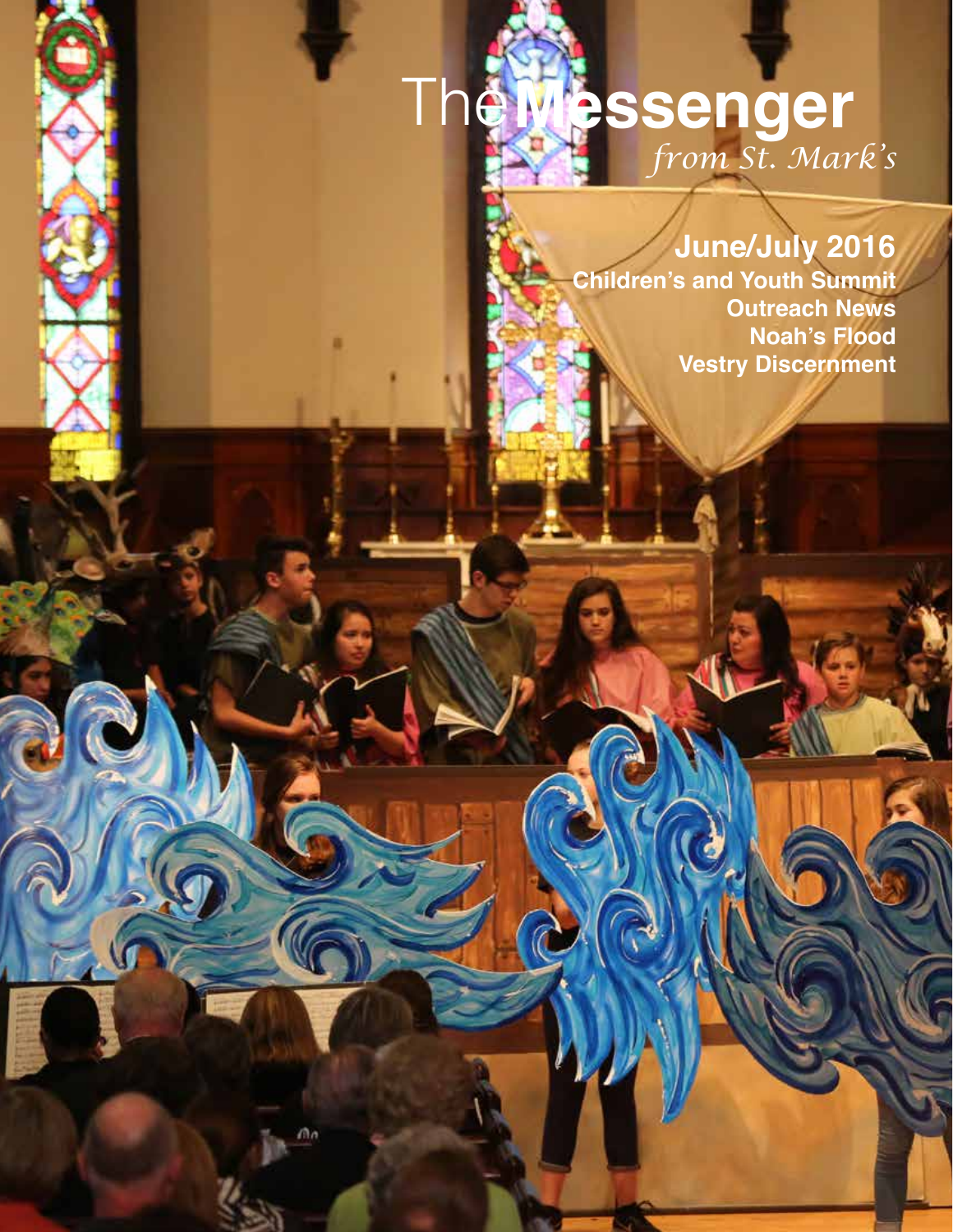# **Thinking About Sabbath** Thinking About Sabbath The Rev. Beth Knowlton

*"For six days shall work be done, but on the seventh day you shall have a holy Sabbath of solemn rest to the Lord; whoever does any work on it shall be put to death."* -- Exodus 35:2

Have you ever known someone who took the Sabbath seriously?

When I think about commandments of God that modern people easily dismiss, I have to say I think the commandment around the Sabbath is easily in my top five. While we acknowledge that many of us are busy and overwhelmed, we don't often think of this as a spiritual issue. We often feel victimized by the pace of our culture, as if we are unable to do anything but keep responding. Or, we imagine that our state of busyness is a function of obligations and things beyond our control.

Now, I am not typically one to use scripture to scare myself straight, but if I were to actually take Exodus even slightly more seriously, I wonder if I might feel



empowered to make different decisions? If my working on the Sabbath literally put my life at stake, I wonder if I might take it more seriously. I have to believe that ancient people had much to do; in fact their need for basic food and shelter was probably far more pressing than my own set of daily tasks. The idea that resting to the Lord was so crucial it was required each and every week is worthy of our notice. And the fact that it had such radical repercussions probably means that they were just as likely to think it was something that could be put off. Remember how the Israelites kept wanting to hoard the daily manna in the wilderness? The only time they could collect a little extra was when they were preparing to observe Sabbath.

So, while we are not going to be put to death if we fail to observe the Sabbath, I wonder if we can acknowledge that something very important is still at stake. What if our spiritual lives and health are truly at risk when we fail to observe Sabbath? What if our ability to stop, and rest, and give thanks to God is a holy obligation that is just as important as our *to do* list?

There are many factors that make observing the Sabbath difficult. For one, there is not an agreed upon day that is supported by the culture. Constant availability has become an idol of mythic proportions. If you don't believe me, see how you feel the next time you misplace your phone. I can become literally panic stricken at the thought of not being available. I sometimes have to remind myself that my mother actually parented in a time before cell phones. She managed to go to the grocery store while I was in school and did not need to sit at home on the off chance I went to the school nurse.

The summer is a time when many of our regular routines are suspended or altered. Maybe with the change in rhythm we can also think about taking Sabbath a bit more seriously. Set the phone aside. Turn off the devices. Take a walk with a friend. Find some time for quiet reflection. It is not a luxury. It is a holy obligation that can remind you of your connection to the One who created you and loves you.

Peace,

Beth<sup>+</sup>

# **Summer Reading Recommendations from Beth** *The Road to Character By David Brooks The Bad-Ass Librarians of Timbuktu: And Their Race to Save the World's Most precious Manuscripts* by Joshua Hammer *Elephant Company* by Vicki Constantine Croke *Her Again: Becoming Meryl Streep* by Michael Schulman *The Rainbow Comes and Goes: A Mother and Son on Life, Love, and Loss* by Anderson Cooper and Gloria Vanderbilt *Dead Wake: The Last Crossing of the Lusitania* by Erik Larson *My Bright Abyss: Meditation of a Modern Believer* by Christian Wiman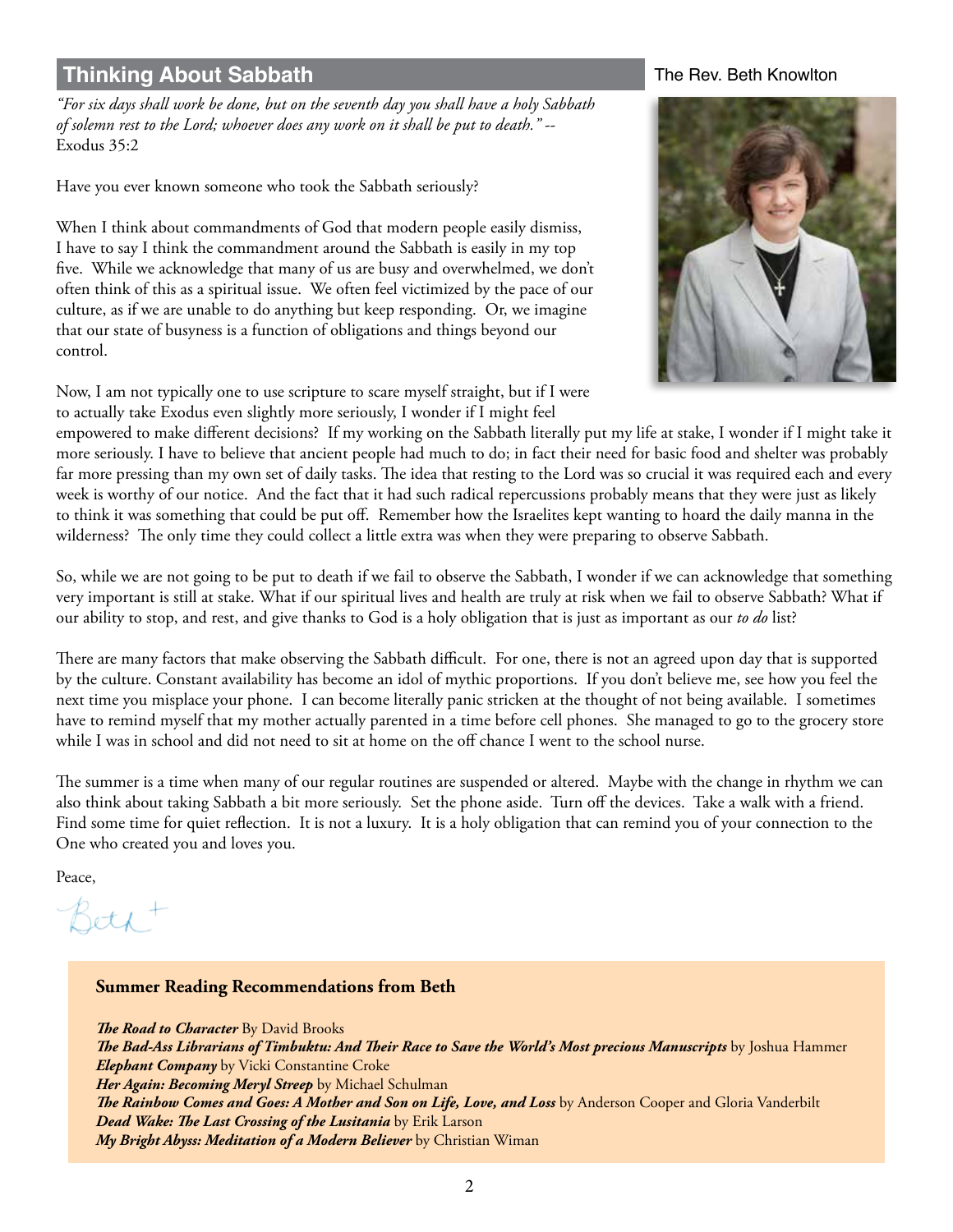# **Children's and Youth Summit**

# Forty invitees participated in a Family Formation Summit hosted in Gosnell Hall May 5th-7th. The Summit was the latest gathering in our ongoing work with Ministry Architects, the consulting firm St. Mark's hired last fall to facilitate some intentional changes in both our children's ministry and youth ministry departments. Two facilitators from Ministry Architects, Katie McRee (youth) and Cathy McCarron (children), led us through three three-hour sessions Thursday and Friday evening and Saturday morning.

Our focus during the Summit was to use the varied insights and experiences of those gathered in order to craft the arc of Christian Formation from cradle to college. During these three days together, Katie and Cathy led us in a fun and interactive process that provided some clarity and helped us discern six core competencies for our children and youth programs. These core competencies generally express the things we want our children *to learn, to feel, and to do* during



The Rev. Matt Wise



their time at St. Mark's. Within each competency are several sub-topics, all of which will be taught in the course of a 2-year, age appropriate cycle. The sub-topics are still being further developed, but we are excited to share the list as it emerged out of the Summit with you here:

# **Core Competency 1- The Nature of God**

- Recognizing the sacred in the everyday
- Exploring the mystery of God

# **Core Competency 2 - Biblical Knowledge/Literacy**

- Themes of the Bible
- The structures and formation of the Bible
- Old Testament
- New Testament
- Apologetics the ability to articulate why we believe what we believe

### **Core Competency 3 - What Makes Us Episcopalian**

- Sacraments and Liturgy
- Familiarity with The Book of Common Prayer
- Similarities to and differences with other faith traditions

# **Core Competency 4 - Spiritual Growth**

- Tools for the Spiritual Life
- Being the deeply beloved of God and belonging to the Christian community

# **Core Competency 5 - Equipped and Prepared for Christian Living**

- Negotiating transitions as a spiritual practice
- Building relationships
- Fully participating in worship
- Creating and living in community
- Living out my faith at home

### **Core Competency 6 - Serving/Outreach**

- Why serve? / The importance of serving others
- Service to the broader community
- Practicing kindness

Using these core competencies and sub-topics, our consultants are now working with our clergy and renovation teams to identify available curricula and other resources that instruct, support, and provide creative experiences for our children. They are also creating opportunities to incorporate whole families into the formation path of our children and youth. Because of the faithful work done by those at the Summit and the ministry of our consultants, by the middle of the summer we should have a new intentional plan for Christian formation that includes teaching calendars, scheduled milestones, and special events that will maximize the impact of the limited time we get to spend with the children and youth of St. Mark's. These tools will be an incredible gift to our new full-time Director of Children's Ministries, allowing that person to spend most of his/her first year with us building relationships with children and families rather than creating programming. Beth and I are currently in the middle of Skype interviews with candidates following the success of several initial phone interviews, and we are excited about the possibilities. We hope to have our new hire in place by mid-July.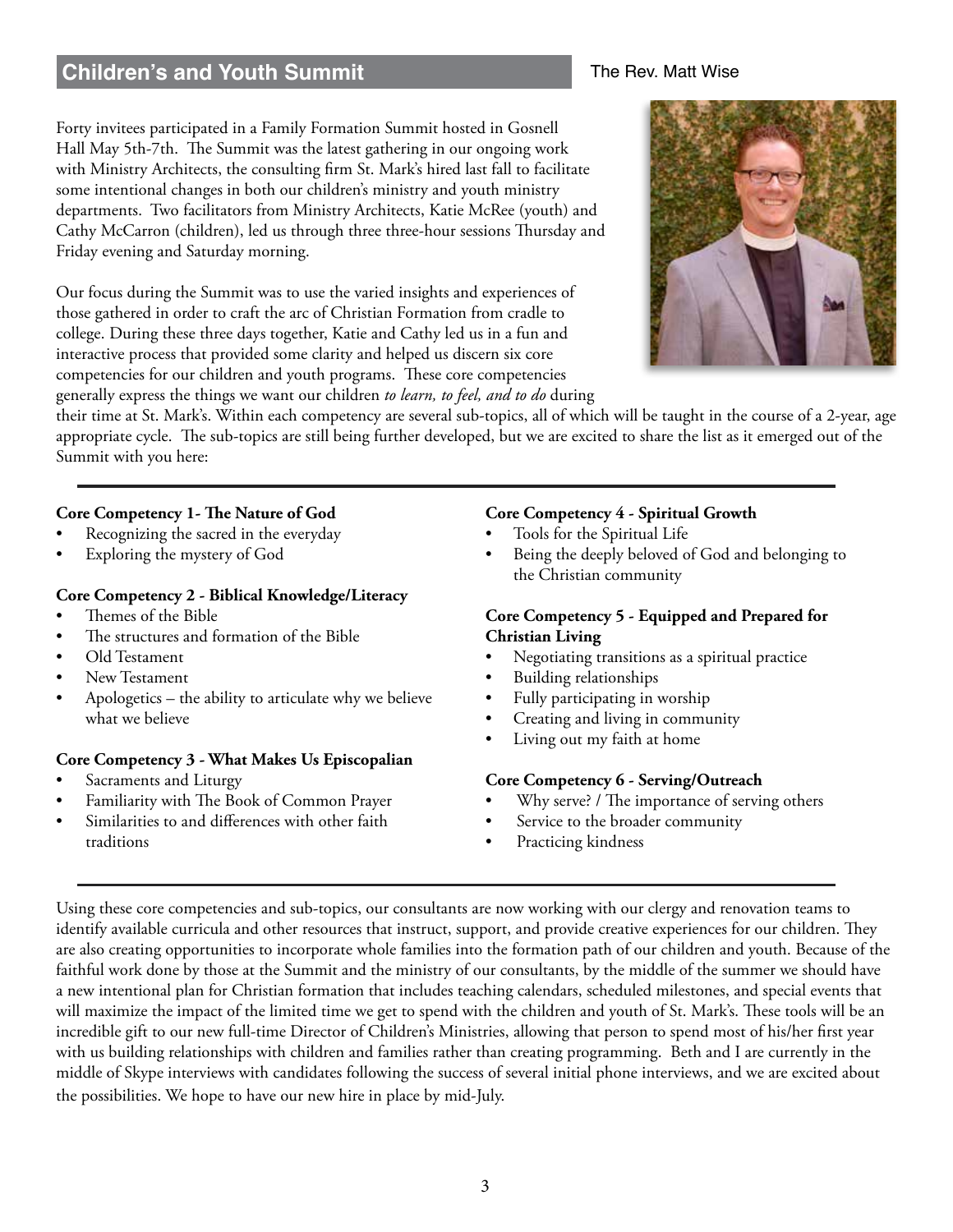# **Vestry Discernment Update Senior Warden, Cathy Dawson**

# The Vestry Discernment Committee has begun its work for the Vestry election this fall. This year the annual meeting and Vestry election will be held on Sunday, November 4. The goals and challenges for the Vestry for 2017 have been identified, as have the qualities of people we need to carry out these goals and challenges.

- The vestry will continue to become informed about healthy models of coping with institutional change and will encourage appropriate continuity among the various programs and ministries of the parish. Vestry will continue to be willing to be changed by new leadership patterns for the congregation.
- The vestry will help to deepen the discipleship of the congregation by promoting parishioner commitment to faithfulness and stability during a time of growth and transition.
- Regular, timely communication with the parish remains a priority in 2017, as well as the emphasis and commitment to transparency in their work.
- The vestry will participate in the life of the parish, being visibly present on various committees and at major events.
- The vestry will support and advise the rector as current organizational systems are developed and refined for the parish.
- The vestry will continue to manage institutional changes as a new culture emerges with a new leadership style and staff structure.

- People with knowledge and experience about healthy organizational systems
- Reflective and thoughtful
- Positive and solution oriented
- Flexible and adaptable
- Leaders who are known, respected, and visible to the
- St. Mark's community
- People who can sustain energy over three years through a changing model of leadership
- Good communicators
- People who are thoroughly committed to St. Mark's for the long haul, and who are not averse to new ideas
- People who are committed to our Vision Statement and Core Vocation, and understand the implications of being a downtown church

# **Qualities We're Looking For Important Dates to Keep in Mind**

- Annual Parish Meeting, scheduled for Sunday, November 6, which is the date for election of new vestry members
- Vestry Retreat, scheduled for January 27-29, 2017
- Vestry Term starts in January 2017 and meetings take place on 3rd Tuesday of each month
- Expected participation at other important St. Mark's events
- Expected to attend, listen, and observe at one or both vestry meetings in November and December, before the start of their term
- Expected to serve on the Discernment Committee during their senior year

We invite members of the Parish to submit names of people they think might be good candidates for the Vestry. The Discernment Committee will match the candidates with the qualities needed to meet the goals and challenges outlined. Also, Vestry candidates should have enthusiasm, a willingness to serve, and time availability. Minimum requirements:

- At least 18 years of age
- A communicant in good standing in the Episcopal Church (baptized, confirmed, received)
- A pledging member of the Parish
- Regular in attendance and participation

If you would like to nominate someone, please contact the chair, Carl Leafstedt at leafstedt@sbcglobal.net or Rev. Carol Morehead at cmorehead@stmarks-sa.org.

The Messenger, USPS 514-020 Vol 105, Issue 4, Published bi-monthly St. Mark's Episcopal Church 315 E. Pecan Street San Antonio, Texas 78205

Phone: 210-226-2426 www.stmarks-sa.org Editor: communications@stmarks-sa.org

Article Deadline: 3rd Monday of month preceeding bi-monthly issue

Postage paid in San Antonio, TX POSTMASTER: Send address changes to St. Mark's Episcopal Church Rector: The Rev. Beth Knowlton

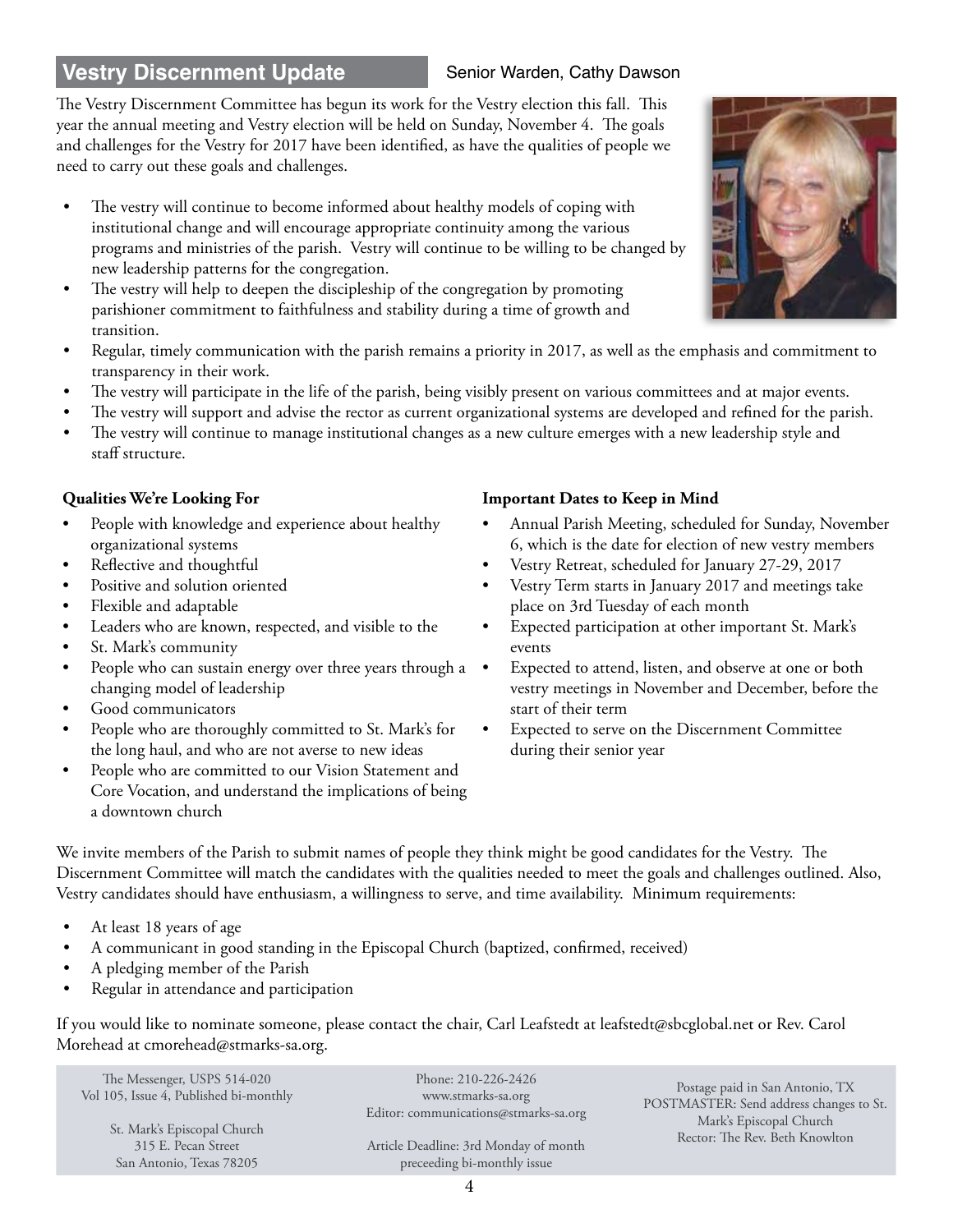# **Outreach News**

### **Outreach Grants Committee**

After months of hard work, the Outreach Grants Committee has made its final recommendations to the Vestry for this year's grant recipients. Led by co-chairs, Flor Hernandez and Jaret Lozano, the Committee received grant applications from a total of thirteen organizations, including two new applicants this year: Threads of Blessing and Lifetime Recovery. As one of the most important steps in the discernment process, pairs of grant committee members made in-person site visits to each of the organizations using several criteria to determine how the applicants fit within the core vocation of St. Mark's. The grant recipients are listed below along with the amounts they have been awarded.

Thanks also to Karen Snyder, previous chair, who helped tremendously with this year's process and to the members of the committee: Anne Rochelle, Peter Stanton, Carl Leafstedt, Kelly Ranson, Gail Harwood, Al Hartman, Anne Connor, John Beauchamp, Amy Phipps, Agatha Wade, and Vanessa Hurd.

| <b>Agency Name</b>                  | Amount<br>Requested | <b>Outreach Committee</b><br>Recommendation | <b>Previous Yr Award</b> |
|-------------------------------------|---------------------|---------------------------------------------|--------------------------|
| Assistance League of San Antonio    | \$5,000             | \$5,000                                     | \$5,000                  |
| Children's Chorus of San Antonio    | \$3,000             | \$2,500                                     | \$2,500                  |
| Children's Shelter                  | \$5,000             | \$5,000                                     | \$5,000                  |
| Chrysalis                           | \$7,500             | \$7,000                                     | \$6,000                  |
| Communities in Schools              | \$5,000             | \$5,000                                     | \$5,000                  |
| Haven for Hope                      | \$10,000            | \$5,000                                     | \$5,000                  |
| I Care San Antonio                  | \$8,000             | \$5,000                                     |                          |
| Lifetime Recovery                   | \$5,000             | \$3,000                                     |                          |
| Morningside Ministries              | \$10,000            | \$5,000                                     | \$5,000                  |
| San Antonio Christian Dental Clinic | \$7,500             | \$6,500                                     | \$6,500                  |
| Society of St. Vincent De Paul      | \$5,000             | \$5,000                                     | \$5,000                  |
| Threads of Blessing                 | \$5,000             | \$3,000                                     | --                       |
| Youth Orchestra of San Antonio      | \$5,000             | \$3,000                                     | \$2,000                  |
|                                     |                     | \$60,000                                    |                          |

### **The Rest of the St. Mark's Outreach Picture**

In addition to the grants awarded to St. Mark's supported agencies, your pledges and contributions support outreach in other ways. In addition to expenditures below, significant outreach is accomplished through Clergy discretionary accounts, the Belding Fund for women's college scholarships, and Muller Fund for medical needs.

|                                        | \$454,752 |                                                              |
|----------------------------------------|-----------|--------------------------------------------------------------|
| Haven for Hope (food)                  | \$6,000   | St. Mark's ministry                                          |
| Habitat for Humanity                   | \$6,500   | Working toward a St. Mark's Habitat build                    |
| Christmas to the Street                | \$10,000  | St. Mark's ministry                                          |
| St. Paul's Montessori                  | \$10,000  | Unrestricted operations                                      |
| SAMMinistries                          | \$15,000  | Unrestricted operations                                      |
| Good Samaritan Community<br>Services   | \$15,000  | Unrestricted operations                                      |
|                                        |           |                                                              |
| <b>Christian Assistance Ministries</b> | \$8,000   | Unrestricted operations                                      |
| Diocesan Apportionment                 | \$384,252 | Diocese of West Texas for operations and reaching out budget |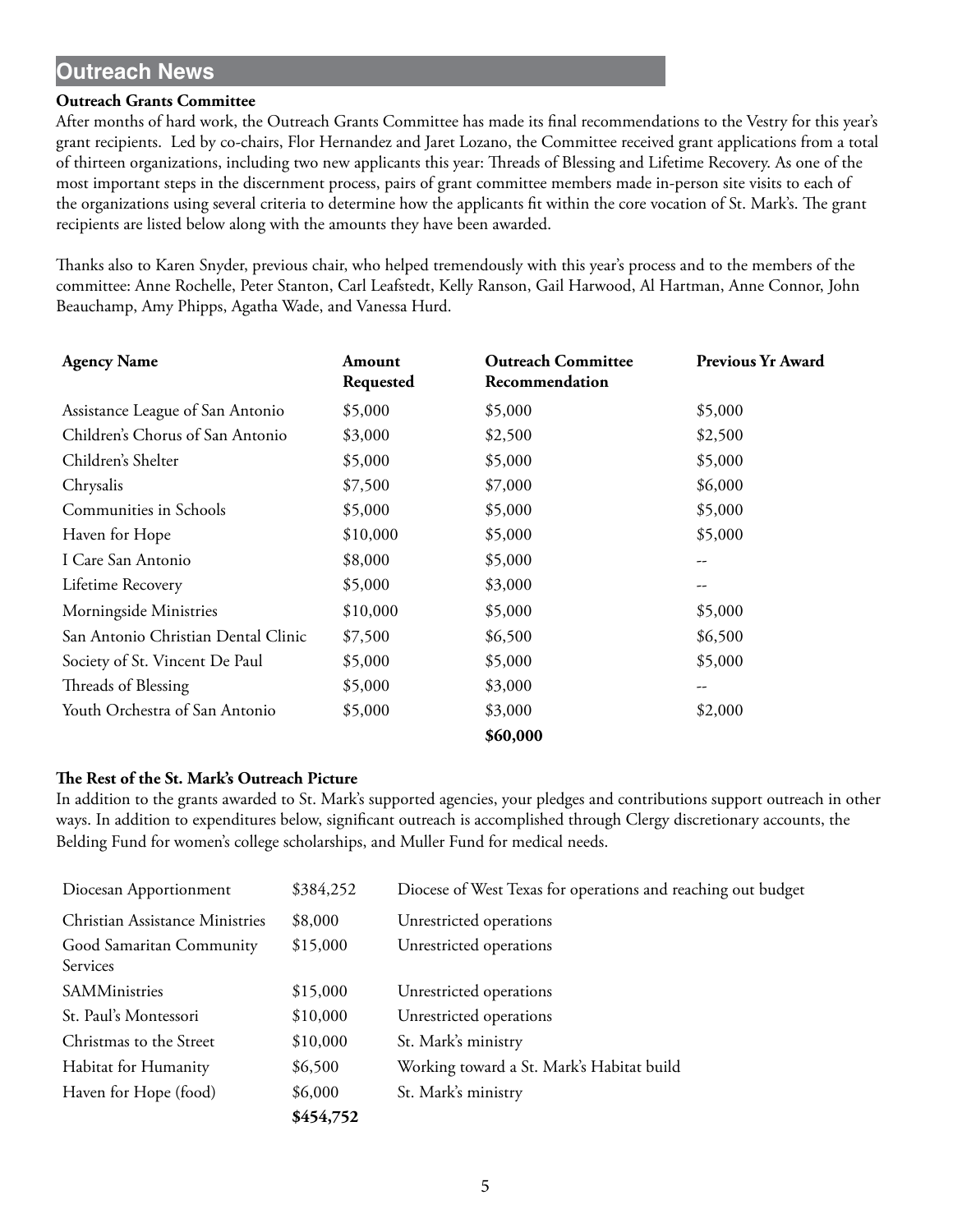# **Adult Summer Formation** The Rev. Carol Morehead

# **Sunday Formation - Encountering God through Creativity May 29 - August 21, 9.00am in Gish Hall**

How is God made present through our creative expressions? What images of God do we see through the arts? Join us each Sunday as members of St. Mark's share how God has been made present in their faith journey through creative expression -- art, music, drama, film, and the written word. Presenters will share how these works both speak and inspire.

# **Sunday Afternoons - Contemplative Service of Holy Eucharist**

Planning to be out of town on weekends this summer? Or perhaps you are hoping to sleep in once in a while? Consider coming to the Contemplative Service of Holy Eucharist

on Sunday evenings at 4.00pm. It's a spoken service and summer is a perfect time to give it a try. The service is held in Bethlehem Chapel and is meant to be a quiet space in the midst of the varied voices our days. We gather together and sit choir style, facing each other. Instead of a sermon, we have Open Space, which is a time of reflection while music gently plays. At the Eucharist, we gather together around the table of the Lord and share the bread and wine. We go into the world, ready to greet the week to come with joy, centered and refreshed from our time together. If you plan to come, just enter through the Jefferson Street gate. We hope to see you one Sunday afternoon!

# **Summer Reading Recommendations from Carol**

*Thoughts in Solitude* by Thomas Merton. Merton is my personal patron saint, and I try to revisit him each summer. This little book of meditations reminds me of the deep invitation of the contemplative life as a starting point for all my Christian action.

*Anam Cara: A Book of Celtic Wisdom* by John O'Donohue. This classic book explores the mystery and gift of soul friends and those things which feed the soul over the course of a life. Arranged in small meditations, this is a book to savor.

*North Beach* by Miles Arceneaux. A great summer read, this is the 4th novel by a group of three friends, including St. Mark's own James Dennis.

*The Long Loneliness* by Dorothy Day. Dorothy Day's autobiography explores her long journey into faith which overflowed into action. An inspirational story.

*A Book of Luminous Things: An International Anthology of Poetry* edited by Czeslaw Milosz. A great collection of poetry arranged around topics. A go-to book for reflection.

*The Heart Aroused: Poetry and the Preservation of the Soul in Corporate America* by David Whyte. Whyte's essay explores how the corporate world can erode our souls, and he uses poetry to counter fear and revive us in the midst of our daily life and work. Highly recommended!

# **Evan Tanner Memorial**

Last summer, a group of 15 youth and adults from the Diocese of West Texas traveled to Croix des Bouquets, Haiti, to work with Living Water Haiti Ministries (LWHM). Living Water is a children's home which currently houses 17 kids. The founders treat all of these children as their own and plan on raising them in Haiti to become productive members of their community. They recently bought a beautiful piece of property that will eventually contain houses for the boys and girls, the mission team, and a school, with room to grow as needed. Since our time there last summer, all of the children have been moved into their new houses on the property. Two of our youth joined youth of St. David's to pour concrete for the front porch of the mission team house. They also led Vacation Bible School and art camp, and spent a lot of time building relationships with the children and each other. It was a transformative experience for all involved.

One of our beloved team members, Evan Tanner, passed away in April. He was a senior in high school with big plans and a big heart, and his time in Haiti was so



important to him. LWHM has decided to honor Evan's life by dedicating their next building project, the school, to him. The school will consist of 6 classrooms and an office and will cost approximately \$10,000 to complete. Around the world, and especially in a country like Haiti, education is truly life-changing, and now Evan will continue to inspire and change lives through this school. If you would like to participate, contributions can be mailed to the Diocese of West Texas, 111 Torcido Drive, San Antonio, TX, 78209. Please put Evan Tanner Memorial in the memo line. Online gifts can be made at dwtx.org.

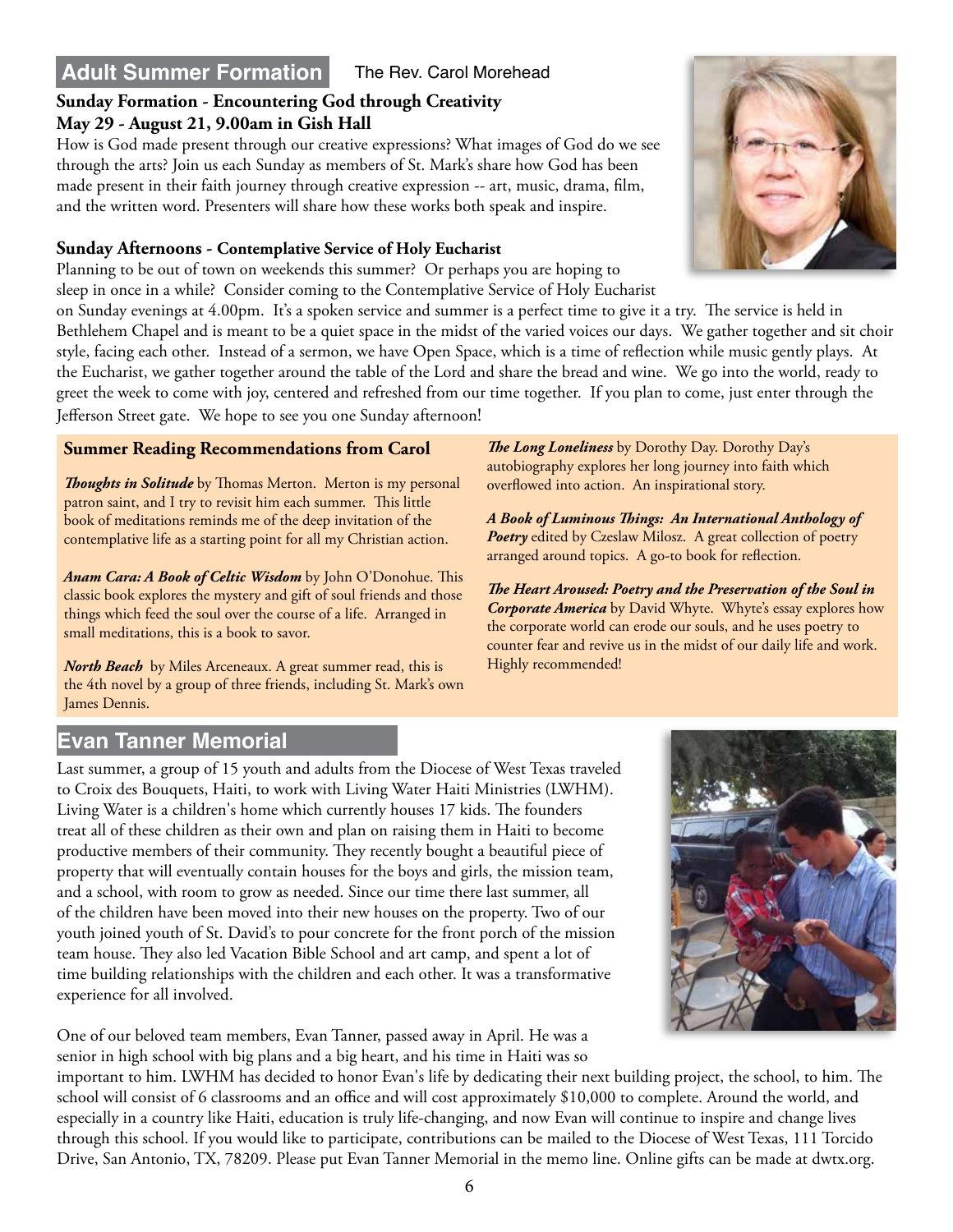# **Touth News** Todd Allison

# **2016 Confirmands**









Dillon Bercher Jules Boudreaux Josie Breazeale Lilly Chipman Jenny Clements





Ali Fowler Carmen Grimes Curtis Gunn Ally Lozano Juliette McNeel

A special thank you to the St. Mark's community, mentors, our families, and friends who have shared in the confirmation journey of our 8th graders. Thank you to our guest speakers: Bishop David Reed, Rev. Beth Knowlton, Rev. Carol Morehead, Rev. Matt Wise, Rev. Mary Earle, Rev. Doug Earle, Kim Casey, Maria Cavazos, Todd Allison, and confirmation leaders Mike Kuykendall, Patrice Oliver, and Fran Torres-Lopez.



# **2016 Graduating Seniors**

- Alicia Amberson **\*** Margaret Amberson \* Nyasha Chitakure Sam Clements \* **‡** Nora Cruz **‡** Sara Dobbs Katy Fowler **‡**
- Matthew Gerosa Gabby Haff Victoria Hernandez Kent Leafstedt \* Collin Long Sarah Mais Sarah Matthews

Hannah Nickel Thomas Redmond Alex Snow Arabella Sifuentes Evan Tanner \* Kristey Wyatt Marian Yetman

**\*** served as an acolyte **‡** served in choir/choral scholar

# **Seniors Sharing Their Plans**

Sam Clements has been a lifelong member St. Mark's. He joined the choir in second grade and has had a passion for singing ever since. For the past two years, he has been a choral scholar. He has also been a very active member in the St. Mark's youth group completing many service projects and serving as a leader of his acolyte team. Sam received a Presidential Scholarship and will attend Oglethorpe University in Atlanta, Georgia, this fall. He hopes to one day work for the Centers for Disease Control and Prevention as an epidemiologist.

Nora Cruz grew up in Lubbock, Texas, returning to San Antonio as a sophomore attending Alamo Heights High School. Nora feels blessed to have been able to spend her junior and senior years as a Choral Scholar at St. Mark's. Nora is excited to take all of the warmth she has received from the St. Mark's community up to Boston where she will study music therapy at Berklee College of Music.

Katy Fowler will be graduating from STEM Academy. She is in varsity choir, science fair, and Model United Nations at school. Katy served as a choral scholar for two years. She will be attending Wellesley College in the fall.

Kent Leafstedt will be graduating from Alamo Heights High School. He has played cello in the AHHS orchestra for all four years. He is a pitcher for the varsity baseball team. A participant in Scouting since 1st grade, he received his Eagle Scout award in 2015. He will attend Rhodes College in the fall.

# 7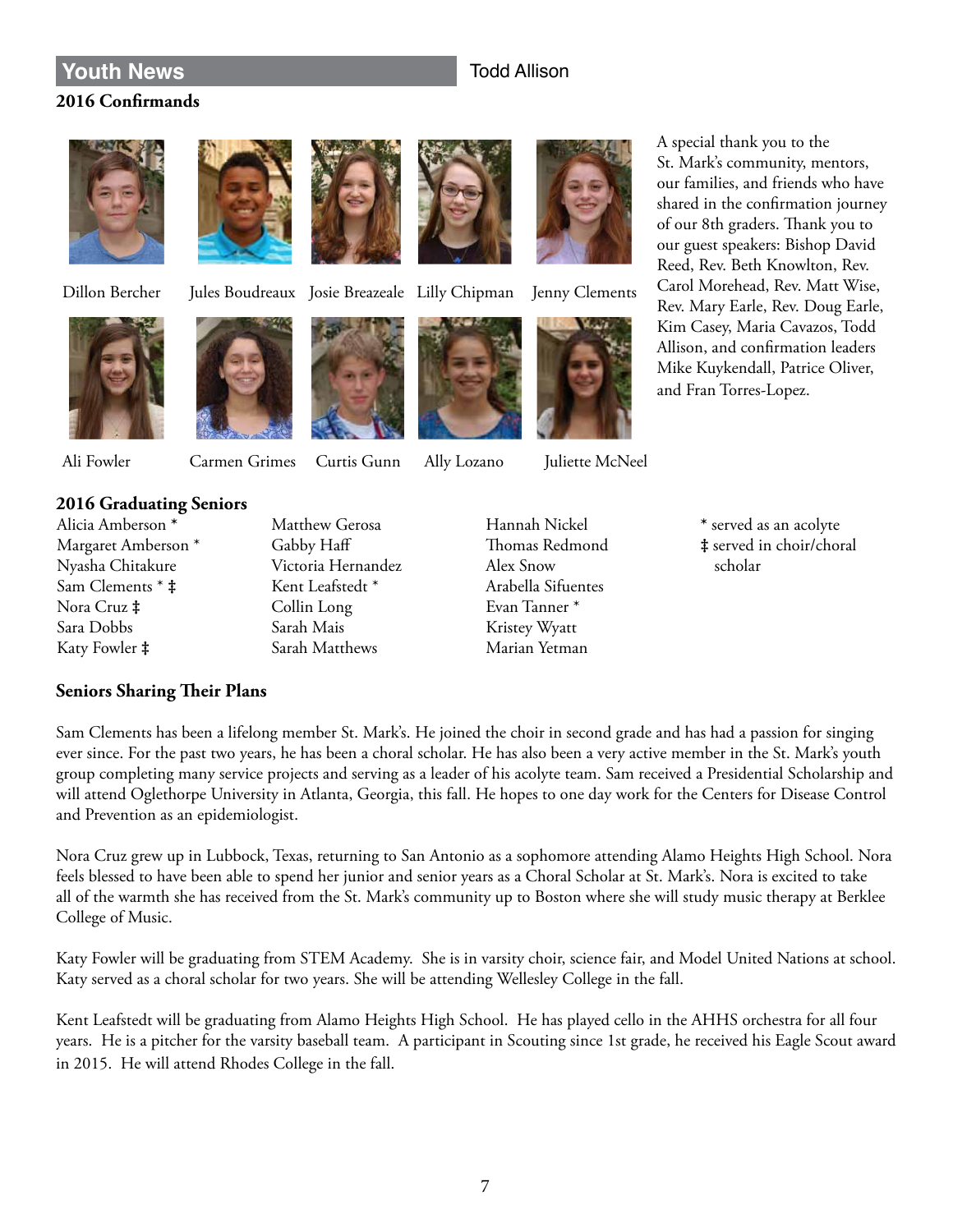# **Noye's Fludde (Noah's Flood)**

On April 24th, St. Mark's was the scene of a wonderful community event, Benjamin Britten's opera - Noye's Fludde. Thanks to all who made it a success and to our partners, the Childrens Chorus of San Antonio, the choirs of St. Paul's Montesorri and The Montessori School of San Antonio, members of YOSA and the San Antonio Sympthony, and our own St. Mark's choirs. Mary Candee from Dulce Design Photography took amazing photos of the production and our performers. Images are available now at www.dulcedesigns.photoreflect.com. Look for the 4/24 St. Mark's folder and use the password ARK. These images will be available through June 30.

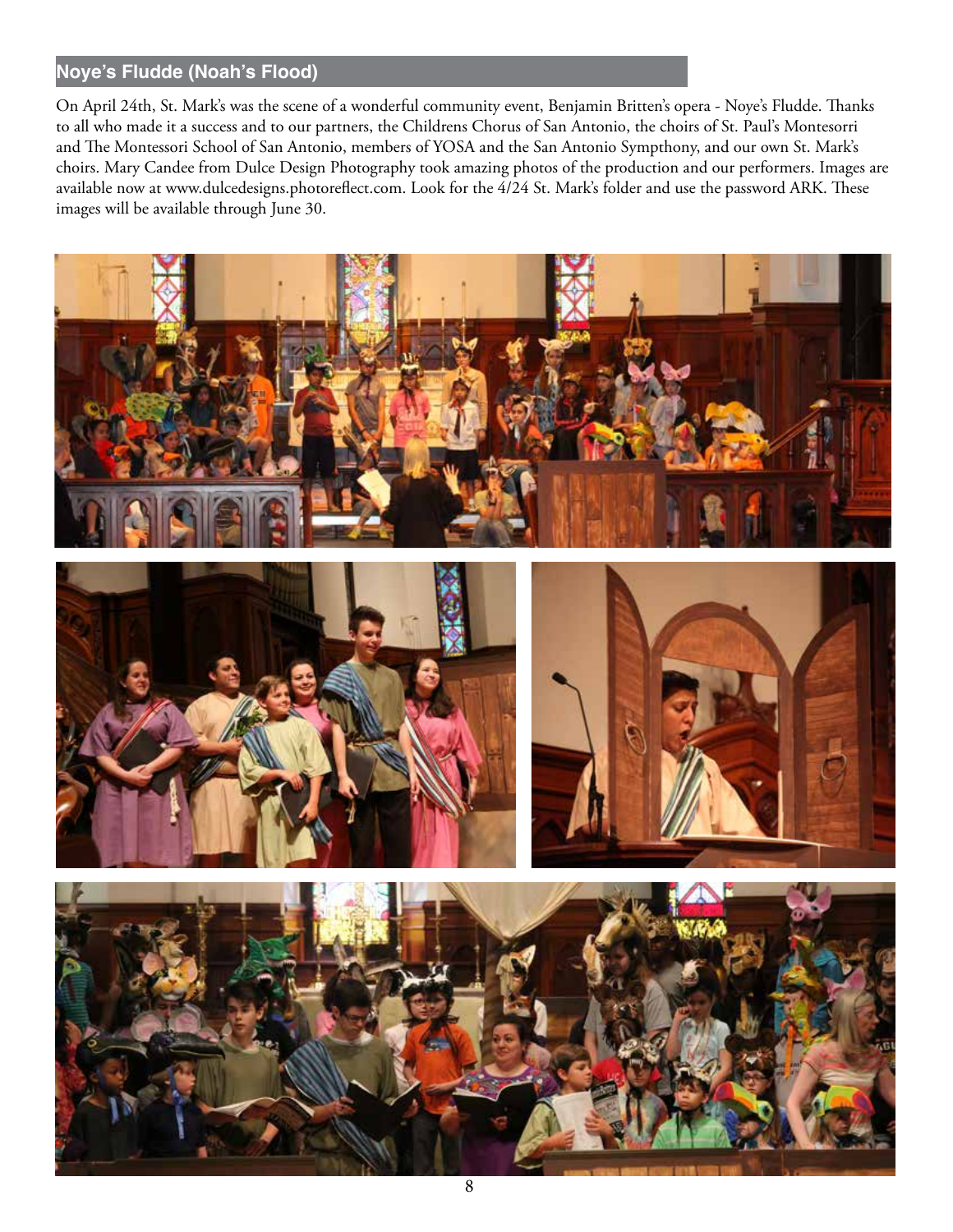# **Noye's Fludde (Noah's Flood)**

An extra special thanks to Joe Causby, Kathy Kelly, Susan Wilson, and Patrice Oliver for countless hours of preparation. Thanks also to the many hands who helped with props and wrangling!











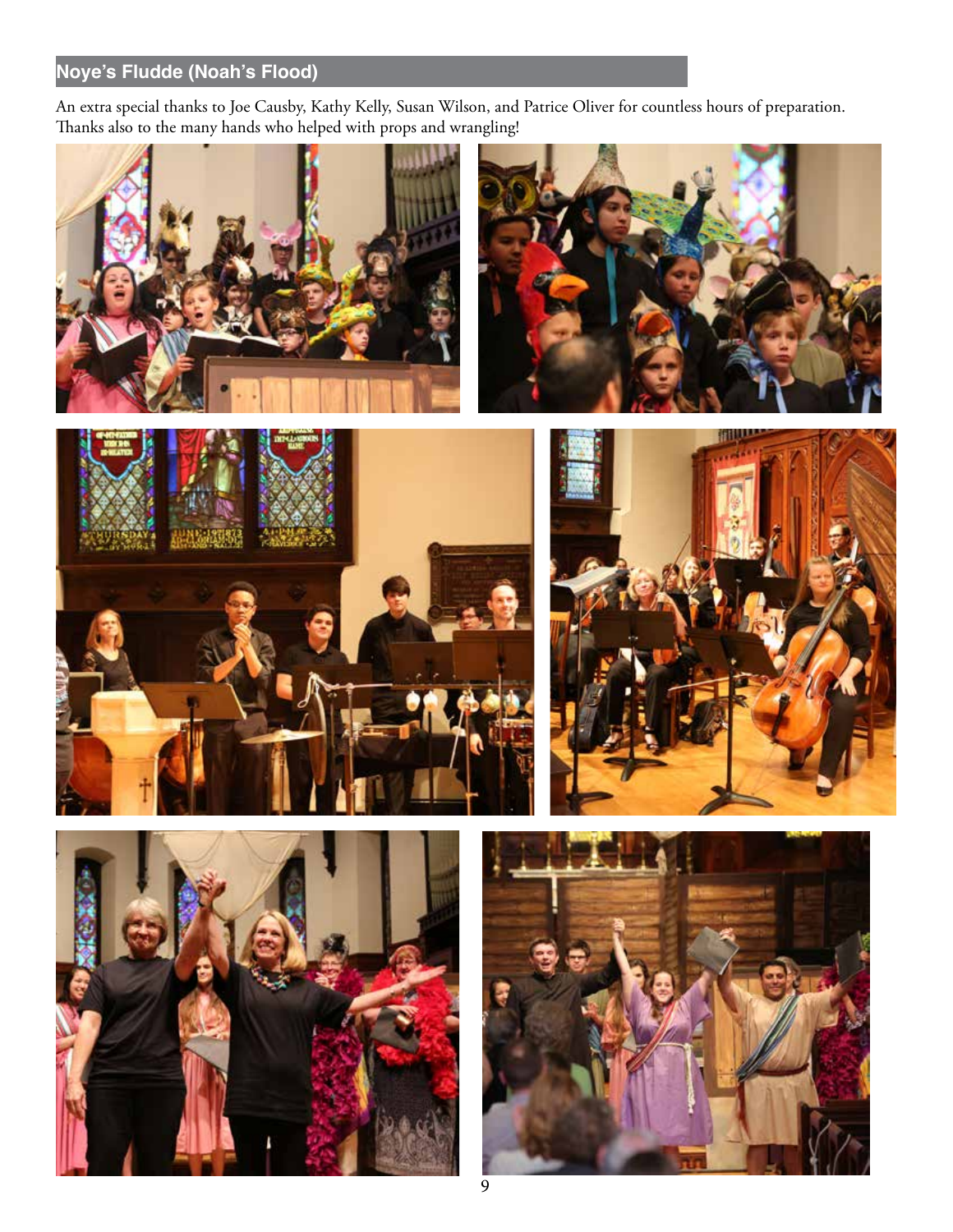# **Summer Calendar and Save the Dates**

# **Vacation Bible School**

Join us for Vacation Bible School half days June 20-23 (Monday thru Thursday) for ages 4 through rising 6th graders. W are seeking adult and youth (rising 6th graders and older) VBS volunteers. The theme is Egypt: Joseph's Journey from Prison to Palace. Register online at www.stmarks-sa.org/calendar&events or call the parish house at 210-226-2426. Scholarship funds available, call for information. Direct questions to Co-Chairs Renee Faulk (rfaulk@sbcglobal.net) or Rachel Doyle (doyle\_rachel@yahoo.com).



# **Watercolor Class**

*"Art is beauty and God is beauty. If you can get people to look at art, you are bringing them closer to Him, even if they don't know His name."* -- Sister Wendy Becket, Art Historian



Art Historian Sister Wendy finds that the contemplation of beauty in art along with prayer and worship brings her closer to God. For the Japanese practitioners of Sumi-e (a form of watercolor), the act of "ink painting" brings the practitioner into a closeness with the "essence of the universe." Sumi-e has been a spiritual discipline in Japan for a 1000 years and it appears that the subjective psychological experiences and objective physical measures of Sumi-e practice are in the end very similar to the experiences of those doing intensive prayer.

This summer the Watercolor Class will explore painting as a spiritual discipline. The regular practice of watercolor painting with the intension of being a spiritual experience can be as much a spiritual discipline as Sumi-e. Oliver Holden, Khaliah Bilal, and

Vern Lee Cooer, pictured here, are among those enjoying working with watercolors during Tuesday mornings, you can too!

The Watercolor Class welcomes people to join the class this summer as we explore painting as a spiritual discipline. No experience is necessary; all are welcome to join. We will meet on Tuesday mornings from 9:30 to 11:30 in room 306 of the Parish House beginning June 28th and ending August 16th. The class is free and all materials will be provided. Because of space and material limitations the class size must be limited to 18 people. If you have questions or want to reserve a spot, please e-mail Harry Greer at harryagreer@gmail.com.

### **Homecoming Sunday/Ministry Fair/Regular Worship Schedule**

As you prepare for travel this summer, put one more date on your calendar -

August 28. This is the date St. Mark's resumes regular worship hours of 7.45am, 9.00am, and 11.15am on Sunday mornings. It's also the date of the Ministry Fair. During the summer, join us at 9.00am for adult formation (nursery provided) and a combined 10.00am worship service starting May 29.

# **Clergy at St. Mark's**

Parish Clergy: The Rev. Elizabeth Knowlton, Rector The Rev. Carol Morehead, Associate Rector for Liturgy, Adult Formation, and Pastoral Care The Rev. Matthew Wise, Associate Rector for Outreach, Family Ministry, and Parish Life

Making a Gift of Their Service: The Rev. C. Douglas Earle, Assisting Priest; The Rev. Mary Earle, Assisting Priest; The Rev. Dr. John Lewis, Co-director, St. Benedict's Work+Shop; The Rev. Dr. Jane Patterson, Co-director, St. Benedict's Work+Shop



**24 hour pastoral care emergency phone 210-507-0256**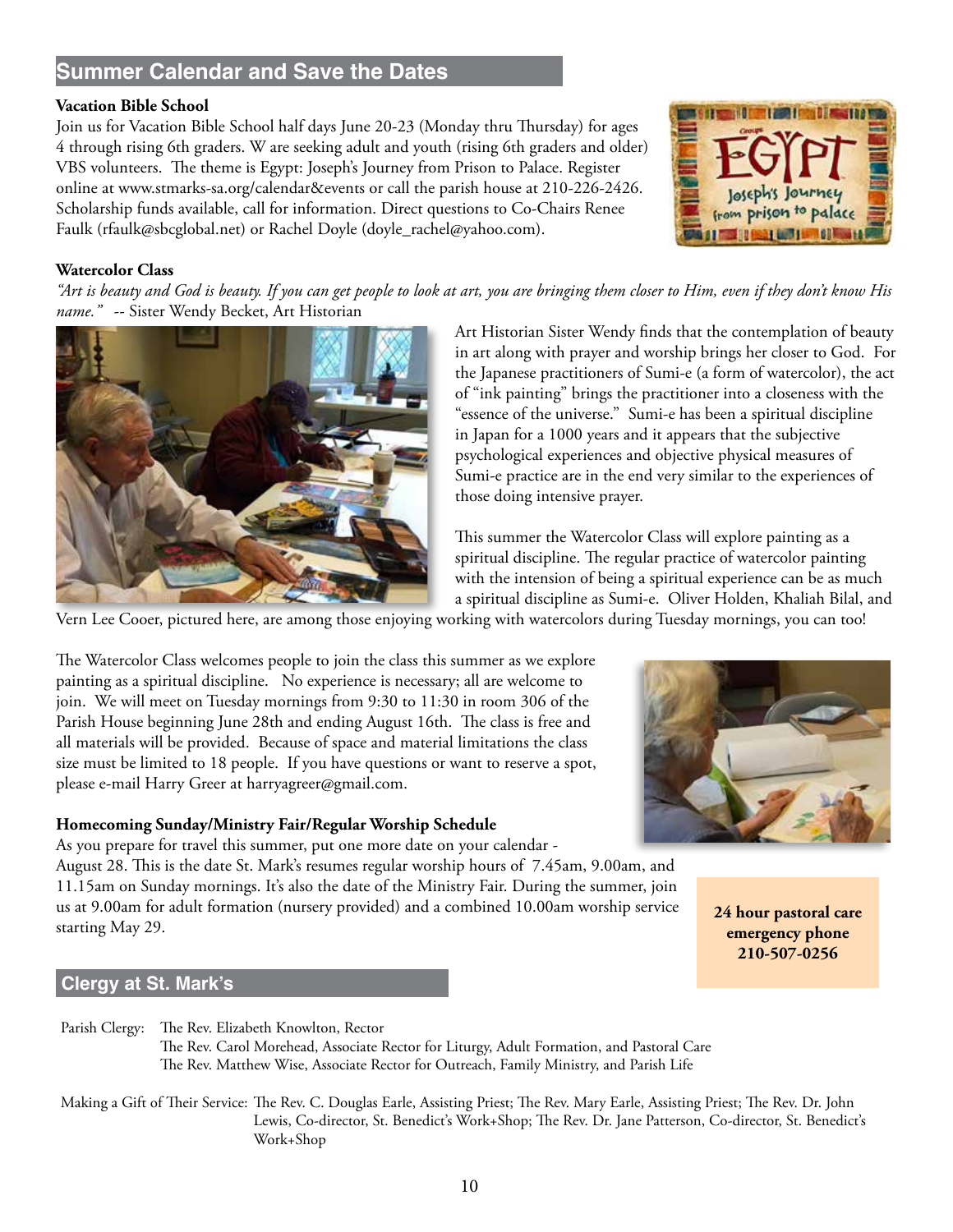# **Treasurer's Report and Financials**

\$1,609,771 in 2016 Pledges • 322 Pledges • Average Pledge is \$4,999 • Median Pledge is \$2,700

Make gifts toward your pledge at www.stmarks-sa.org, click on Pledge/Give; or make your gift by mail. Contact Priscilla Briones at pbriones@stmarks-sa.org or 210-226-2426 with questions about your giving to date. Contact Dina Aboul Saad at dsaad@stmarks-sa.org or by phone to discuss stewardship, annual and endowment gifts, and planning giving.

| 33% of annual budget                     | Actual (YTD) | Budgeted (YTD) |  |  |
|------------------------------------------|--------------|----------------|--|--|
| Pledge Revenue                           | \$843,727    | \$863,917      |  |  |
| Non-Pledge Revenue                       | \$66,191     | \$59,263       |  |  |
| Open Plate/Seasonal Giving               | \$19,953     | \$17,723       |  |  |
| Other Rev (parking lot, fees, carryover) | \$196,832    | \$188,848      |  |  |
| Endowment/Fund Revenue                   | \$150,117    | \$95,975       |  |  |
| <b>Total Revenue</b>                     | \$1,276,821  | \$1,225,725    |  |  |
| <b>Total Expenses</b>                    | \$855,242    | \$872,747      |  |  |
| Over/(Under)                             | \$421,579    | \$352,978      |  |  |

### **2016 FINANCIAL REPORT as of 4/30/16**

# **Treasurer's Report**

*"And God is able to bless you abundantly, so that in all things at all times, having all that you need, you will abound in every good work."* -- 2 Corinthians 9:8.

Paul's words, while certainly relevant to us individually, were being spoken to the community of believers in Corinth -- the corporate "you", if you will. The promise of God's abundant blessing is manifest at St. Mark's in many ways: a diverse and active congregation, a gifted and dedicated staff, ministries with purpose, and a willingness to discern how we should change and adapt to the world we are called to serve. Our financial health, too, is a sign of our blessing.

Through April, our income is \$51,096 above budget, and our expenses are \$17,505 below budget -- a good start to the year, particularly as we head into the summer months. Our income typically goes down during the Summer, requiring use of cash reserves to meet our expenses. Please consider what you can do to "top-off" your pledges before setting off on that much needed vacation. In doing so, we can devote more energy to planning ahead rather than catching up come fall.

While the Treasurer's job necessarily requires a focus on money and finances, what we need goes far beyond those things. I used to think I was the "expert" on the subject of what I needed. Not so much so now. Turning that question over to God isn't always easy, but I've been wrong so many times about my needs that surrender seems the only path to victory. Here's to the joy of surrender!

Questions or comments? - Please contact us by email at finance@stmarks-sa.org.

John McClung

# **Photos in this Issue**

Cover photo, Noye's Fludde at St. Mark's: Mary Candee, Dulce Design Photography Photos in this issue provided by: Eric Nelson, Patrice Oliver, Mary Candee